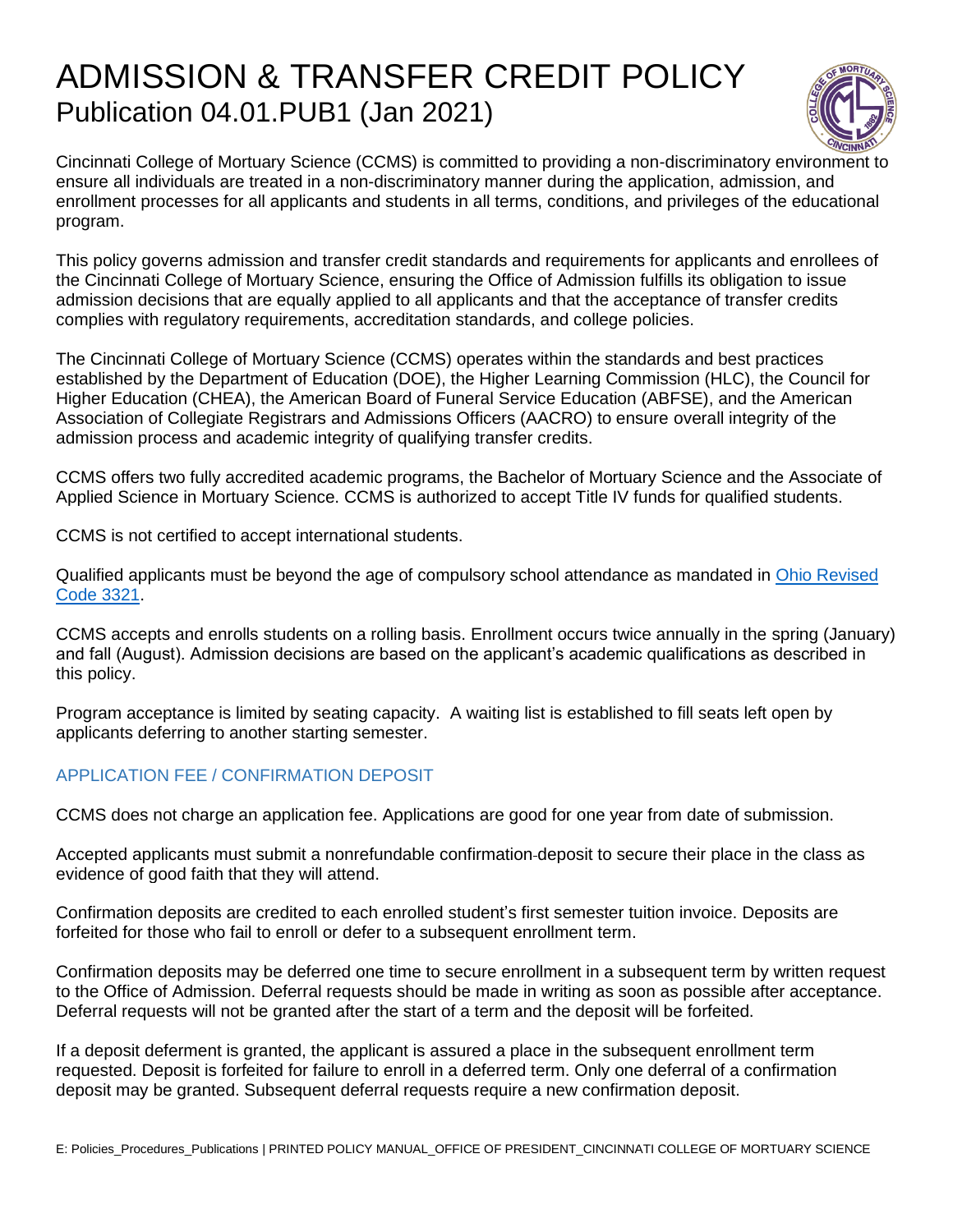## ADMISSION REQUIREMENTS

CCMS is not certified to accept international students at this time.

Qualified applicants for admission will have met requirements set forth in this policy.

CCMS admits students who have completed required qualified college credits as prescribed and seen in the transfer credit requirements by academic program section of this policy.

Qualified applicants must provide official evidence of completion of academic prerequisites. Because CCMS does not accept first time college students, applicants will have completed and provide evidence of successful completion of the prescribed prerequisites for the academic program they are applying for.

During the admissions process, the College may request the following official documents:

- An academic transcript that indicates the student successfully completed at least a two-year regionally accredited college program that is acceptable for full credit toward a bachelor's degree, or
- A copy of the student's high school diploma, a copy of the student's official final high school transcript that shows the date when the diploma was awarded, and/or a copy of the student's General Educational Development (GED) certificate or GED transcript, or
- Homeschool credential
	- $\circ$  If state law requires a homeschooled student to obtain a secondary school completion credential for home school (other than a high school diploma or recognized equivalent), a copy of that credential.
	- $\circ$  If state law does not require a homeschooled student to obtain a secondary school completion credential for home school (other than a high school diploma or its recognized equivalent), a transcript or the equivalent, signed by the student's parent or guardian, that lists the secondary school courses the student completed and documents the successful completion of a secondary school education in a home school setting.

Transfer credits are considered part of a CCMS student's permanent academic record. All transferred credits and resident credits earned are reflected on an official CCMS transcript; however only credits earned at CCMS are calculated into a student's cumulative GPA on official CCMS transcripts.

# TRANSFER CREDIT REQUIREMENTS FOR ADMISSION

CCMS accepts only transfer credits that meet the quality standards of a regionally accredited college, university, or academic program equivalent. CCMS makes *no promises* regarding the acceptance of transfer of credit awarded by examination, prior learning, or otherwise until an evaluation/audit or official transcripts has been completed by the CCMS Office of Registrar.

## Qualified Transfer Credits

Qualified transfer credits will be semester or quarter credits equivalent to the credits that CCMS issues in its own regionally accredited academic program, meeting the highest educational standards. All earned CCMS credits are transferrable to any other college or university. CCMS credits also meet the highest educational requirements to qualify a candidate for professional licensure in all states.

Qualified credits for either CCMS academic program must:

1. Be regionally accredited by another college or university, or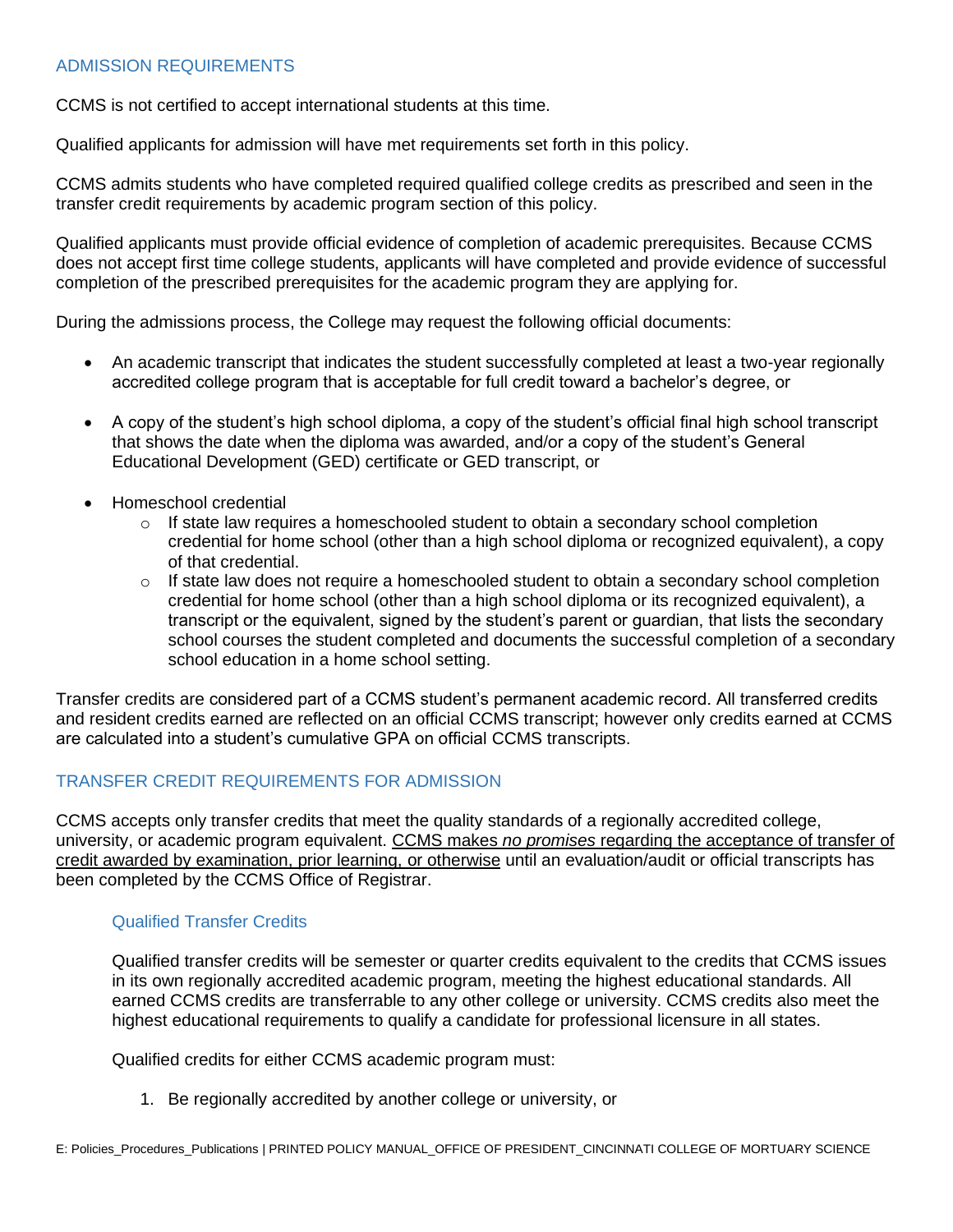- 2. Be accredited by the American Board of Funeral Service Education accredited colleges, or
- 3. Be accredited coursework by the American Council on Education (ACE), and
- 4. Reflect a cumulative 2.5 GPA for overall transfer courses, and
- 5. Include evidence of completing the below five courses with a grade of "C" or better in each:
	- 1. Accounting
	- 2. Anatomy & Physiology (lab not required, but recommended)
	- 3. Chemistry (lab not required, but recommended)
	- 4. Psychology (Introduction or General)
	- 5. Communication Skills (Interpersonal or Basic)

*Note! Applicants who have previously earned a regionally accredited Associate, Bachelor, Master, or PhD have satisfied credit hour requirements for admission; however official evidence of completion of all above specific course prerequisites must be submitted in compliance with American Board of Funeral Service Education curriculum requirements.*

The amount of transfer credits you will need range between 30-60 semester credits based on the CCMS academic program for which you are applying. However, the above transfer credit requirements including the required five courses are mandatory prerequisites for acceptance into either CCMS academic program.

## ACADEMIC PROGRAM - TRANSFER CREDIT REQUIREMENTS BY PROGRAM

CCMS offers two academic programs, the Bachelor of Mortuary Science or the Associate of Applied Science in Mortuary Science academic program. Entrance requirements by program are as follows:

## Bachelor of Mortuary Science Program

Transfer credit requirements:

- Transfer 60 qualified semester credit hours (or 90 quarter credit hours)
- Transfer credits must include the five mandatory prerequisite courses

#### Associate of Applied Science in Mortuary Science Program

Transfer credit requirements:

- Transfer 30 qualified semester credit hours (or 45 quarter credit hours)
- Transfer credits must include the five mandatory prerequisite courses

## EXCEPTIONS OF TRANSFER CREDIT REQUIREMENTS

Certain circumstances warrant consideration for exception under this policy. Exceptions are considered in consultation with the CCMS Academic Chair and College President. No exception to transfer credit or course requirements will be granted without the written approval and signatures of the Academic Chair and College President as submitted by the Office of Admissions on your behalf.

#### Provisional Acceptance

CCMS strongly encourages completion of all prerequisite coursework prior to enrollment; however exceptions *may* be granted to accommodate completion of the following three required prerequisite courses concurrently while enrolled in semester 1 at CCMS: *Chemistry, Psychology, and Communication Skills.*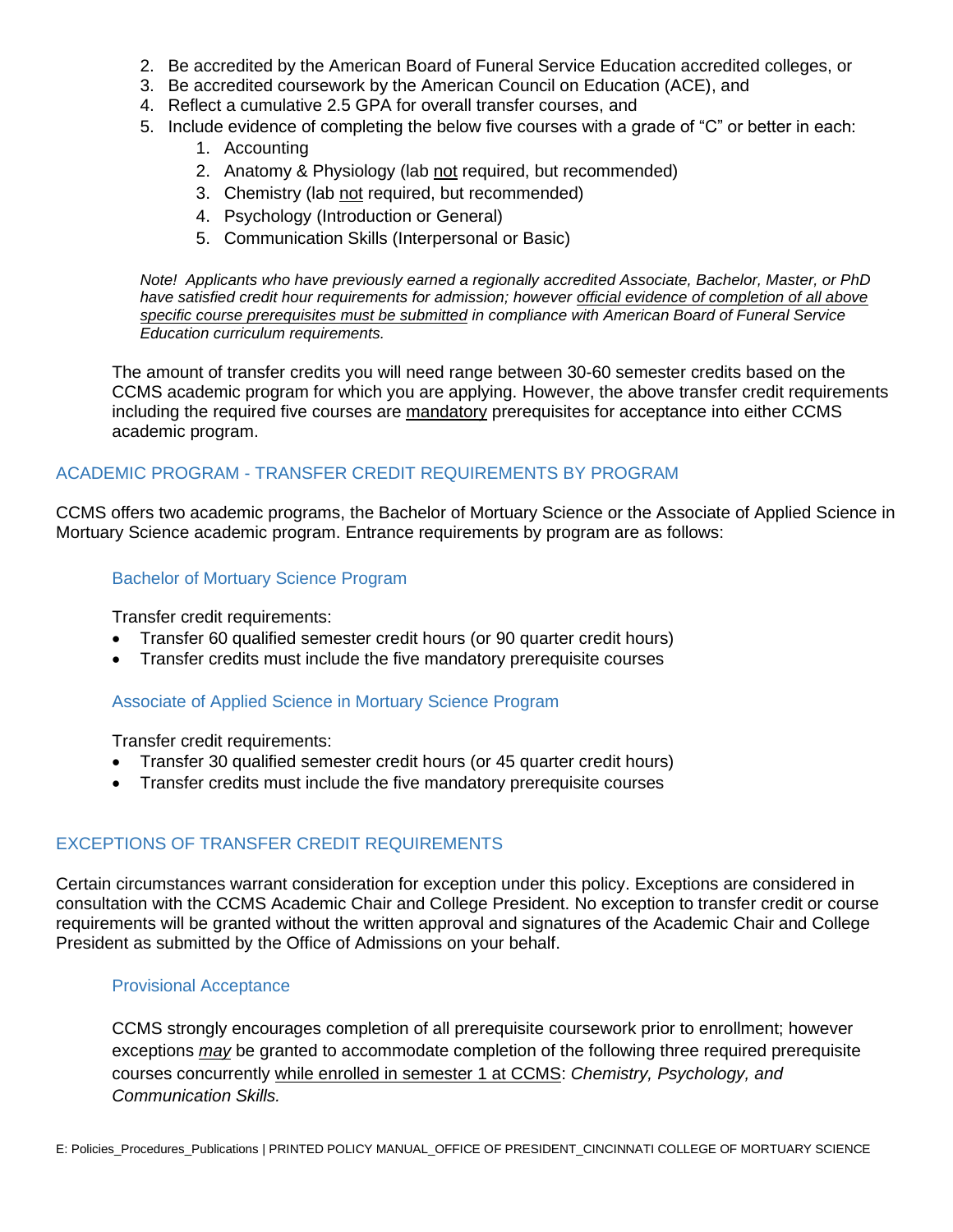CCMS requires completion of Accounting and Anatomy & Physiology prerequisites prior to enrollment, as both are foundational to CCMS curriculum delivered during semester I.

An otherwise qualified applicant who is permitted to complete an allowable prerequisite course(s) while enrolled with CCMS must submit official transcripts to [admissions@ccms.edu](mailto:admissions@ccms.edu) as evidence of completion prior to being permitted registration in semester II at CCMS. This ensures the necessary educational foundation is in place for a student to be successful as a CCMS student. Completion of all prerequisite and resident credits is a condition of CCMS entrance and graduation requirements.

## CLEP (College-Level Examination Program®)

Cincinnati College of Mortuary Science welcomes students from a wide variety of backgrounds and learning experiences. Many students come to our institution with a firm grounding in a particular discipline. We recognize their prior learning and may accept a full range of College-Level Examination Program (CLEP) exams, which measure mastery of college-level, introductory course content.

#### Prior Learning

Prior learning credit may be awarded to applicants holding a doctoral-level medical degree prior to CCMS admission. Special consideration for *prior learning*\* of transfer courses, and for attendance in classes, may be given in accordance with demonstrated mastery of the subject matter at the sole discretion of the college and faculty.

## Resident Requirement

CCMS requires a minimum of 30 resident credit hours be completed at CCMS for applicants who have completed an ABFSE accredited mortuary science degree.

#### CO-OP Waiver Policy

CCMS may permit waiver of the BMS co-op during semester IV. Transfer credit may be granted ("T") on a case by case basis if the student can present evidence of three (3) years full-time experience as a dual licensed funeral service practitioner (funeral director and embalmer).

*\*In accordance with The American Board of Funeral Service Education (Standard 9.2.5.b), no more than 20% of the total number of credits for the program may be awarded through credit for prior learning. All of the curriculum requirements contained in Standard 5 are incorporated in awarding credit for prior learning.*

## TRANSFER INSTITUTIONS AND ARTICULATION AGREEMENTS

The Office of Admission maintains a published list of all individual programs with which CCMS has established an agreement to receive/send transfer credit. Transfer institutions and pathways are also accessible on the Admissions page of the college's website and includes specific course pathways and institution/admission contact information as mandated by the Higher Learning Commission (Policy FDCR.A.10.040).

The Office of Admission conducts cyclical reviews of agreements to ensure pathway courses align with evolving educational needs of all CCMS programs.

# TRANSLATION OF FOREIGN TRANSCRIPTS

Applicants who have completed general education coursework abroad require translation of academic transcripts. Cincinnati College of Mortuary Science (CCMS) conducts a complete assessment of all required

E: Policies\_Procedures\_Publications | PRINTED POLICY MANUAL\_OFFICE OF PRESIDENT\_CINCINNATI COLLEGE OF MORTUARY SCIENCE